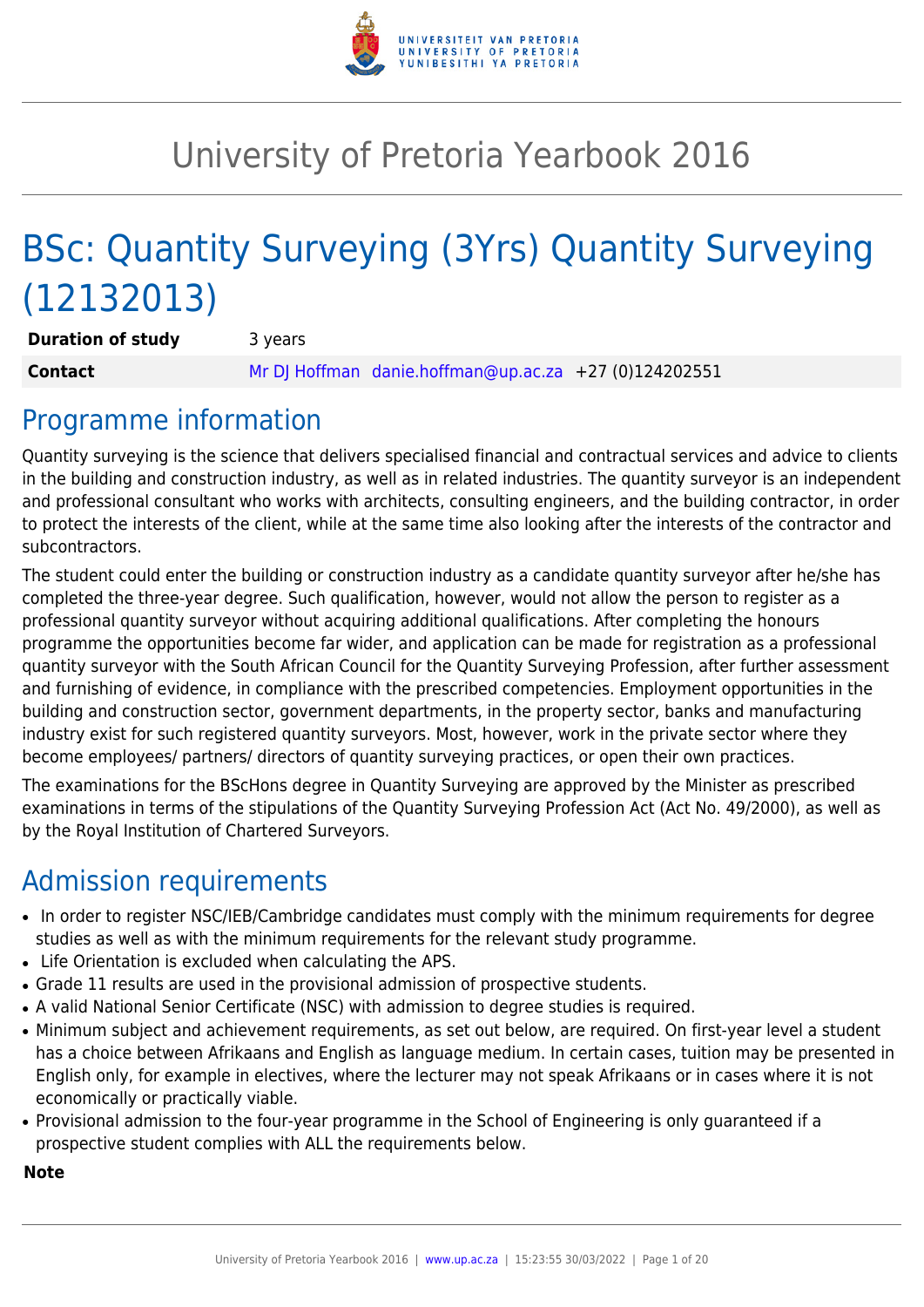

Candidates who do not comply with the minimum requirements, set out above, but who have obtained a minimum APS of 30, an achievement level of 5 for English or Afrikaans, 6 for Mathematics and 5 for Physical Science, will be considered for provisional admission to either the four-year programme or the ENGAGE programme based on the results of the compulsory NBT.

Admission to ENGAGE in the School of Engineering will be determined by the results of the NBT, NSC results, an achievement level of 5 in Mathematics and 4 in Physical Science, as well as an achievement level of 4 in Afrikaans or English, together with an APS of 25.

Students may apply directly to be considered for the ENGAGE programme.

| Minimum requirements for 2016 |                                                           |                                                                                 |  |  |  |     |                                                    |                |          |           |  |
|-------------------------------|-----------------------------------------------------------|---------------------------------------------------------------------------------|--|--|--|-----|----------------------------------------------------|----------------|----------|-----------|--|
| Achievement level             |                                                           |                                                                                 |  |  |  |     |                                                    |                |          |           |  |
|                               | Afrikaans or English<br>Physical Sciences<br>∥Mathematics |                                                                                 |  |  |  | APS |                                                    |                |          |           |  |
|                               |                                                           | NSC/IEB  HIGCSE  AS-Level  A-Level  NSC/IEB  HIGCSE  AS-Level  A-Level  NSC/IEB |  |  |  |     |                                                    | <b>IHIGCSE</b> | AS-Level | llA-Level |  |
|                               |                                                           |                                                                                 |  |  |  |     | Accounting  Accounting  Accounting  Accounting  30 |                |          |           |  |

# Other programme-specific information

**Please Note:** Students with Maths 4, should take STK 113 and STK 123 (instead of STK 110) during their first year of study and STK 120 during their second year of study.

The degree is awarded if all the prescribed modules have been passed.

# Promotion to next study year

# i. **Promotion to the second semester of the first year and to the second year of study**

- a. A newly registered first-year student who failed all the prescribed modules for the programme at the end of the first semester shall not be readmitted to the School for the Built Environment in the second semester.
- b. A student who complies with all the requirements of the first year of study, or has at least obtained 110 credits, is promoted to the second year of study.
- c. A student who has not obtained at least 70% of the credits of the first year of study after the November examinations must reapply for admission should he/she intend to continue with his/her studies. Written application must be submitted to the student administration of the School for the Built Environment no later than 12 January. Late applications will be accepted only in exceptional circumstances after approval by the Dean and conditions of readmission as determined by the admissions committee shall apply should first-year students be readmitted.
- d. Students who have not passed all the prescribed modules of the first year of study, as well as students who are readmitted in terms of (c) must register for the outstanding modules of the first year.
- e. A student who is repeating his/her first year, may, on recommendation of the relevant head of department and with the approval of the Dean, be permitted to enrol for modules of the second year of study in addition to the first-year modules which he or she failed, providing that he or she complies with the prerequisites for the second-year modules and that no timetable clashes occur. The number of credits per semester for which a student registers may not exceed the prescribed number of credits per semester by more than 16 credits.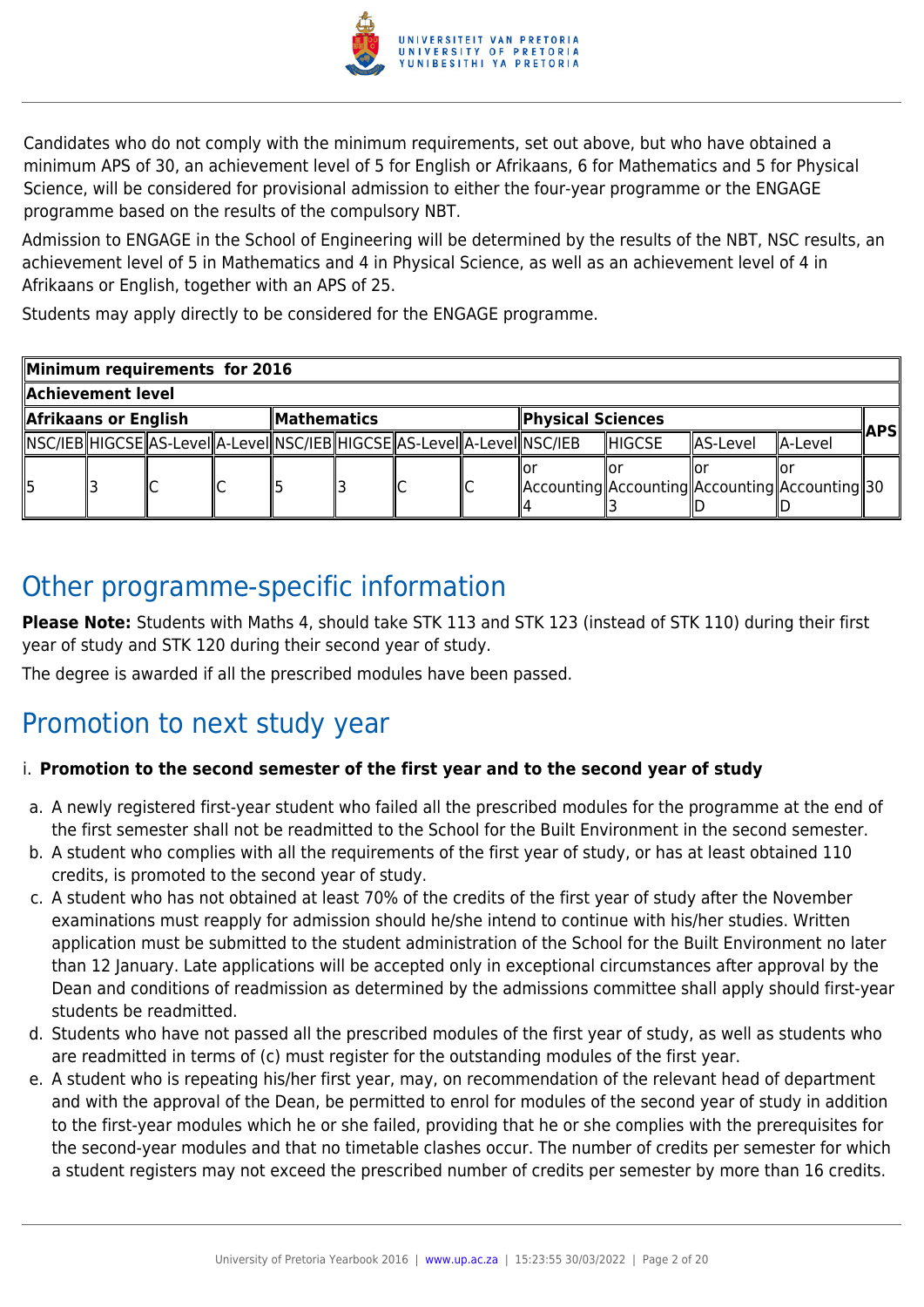

#### ii. **Promotion to the third year of study**

- a. A student who complies with all the requirements of the second year of study, or has at least obtained 230 credits, is promoted to the third year of study.
- b. The Dean may, on the recommendation of the Head of Department, allow a student, who qualifies for promotion to a subsequent year of study, but who has not passed all the modules of that year, to carry over those modules to the next or a later year.
- c. The number of credits per semester for which a student registers may not exceed the prescribed number of credits per semester by more than 16 credits.
- d. A student who complies with all the requirements for the degree with the exception of one year module or two semester modules, in which a final mark of at least 40% has been obtained, may be admitted to a special examination in the module(s) concerned, at the start of the ensuing semester.
- e. (e) On the recommendation of the Head of Department, the Dean may in exceptional circumstances deviate from the abovementioned stipulations, provided that no timetable clashes occur.

# Pass with distinction

The degree is conferred with distinction on a student:

- i. if no module of the second and third study year was repeated and a weighted average of at least 75% was obtained in one year in all the modules (excluding JCP 201), of the final study year;
- ii. the degree programme was completed within the prescribed three study years, and the final study year modules were passed on first registration without any supplementary or special examinations.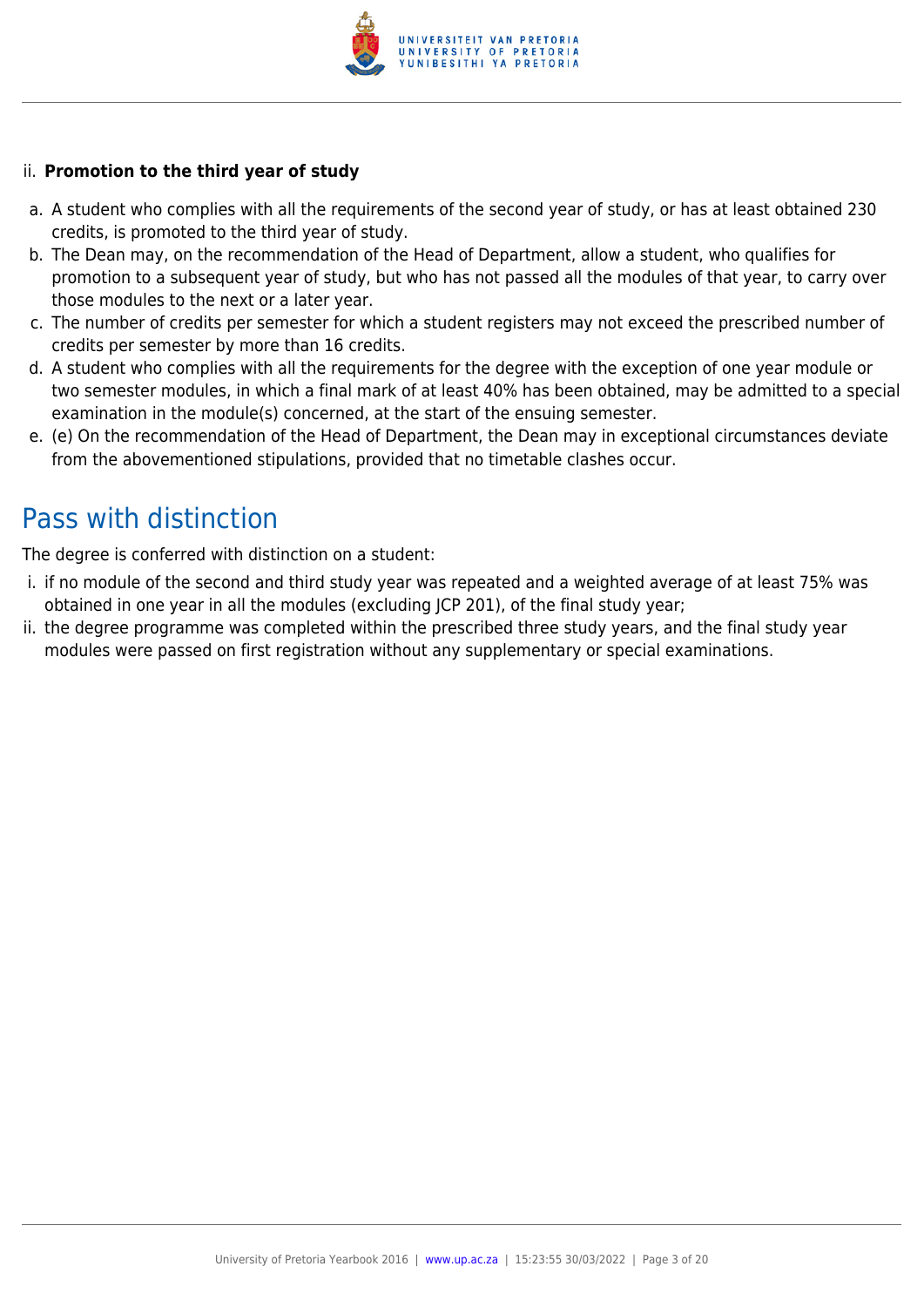

# Curriculum: Year 1

**Minimum credits: 137**

# **Fundamental modules**

### **Academic information management 101 (AIM 101)**

| <b>Module credits</b>         | 6.00                                                                                                                                                                                                                                                                                                                                                     |
|-------------------------------|----------------------------------------------------------------------------------------------------------------------------------------------------------------------------------------------------------------------------------------------------------------------------------------------------------------------------------------------------------|
| <b>Service modules</b>        | Faculty of Engineering, Built Environment and Information Technology<br><b>Faculty of Education</b><br>Faculty of Economic and Management Sciences<br><b>Faculty of Humanities</b><br>Faculty of Law<br><b>Faculty of Health Sciences</b><br>Faculty of Natural and Agricultural Sciences<br>Faculty of Theology<br><b>Faculty of Veterinary Science</b> |
| <b>Prerequisites</b>          | No prerequisites.                                                                                                                                                                                                                                                                                                                                        |
| <b>Contact time</b>           | 2 lectures per week                                                                                                                                                                                                                                                                                                                                      |
| <b>Language of tuition</b>    | Both Afr and Eng                                                                                                                                                                                                                                                                                                                                         |
| <b>Academic organisation</b>  | <b>Information Science</b>                                                                                                                                                                                                                                                                                                                               |
| <b>Period of presentation</b> | Semester 1                                                                                                                                                                                                                                                                                                                                               |

#### **Module content**

Find, evaluate, process, manage and present information resources for academic purposes using appropriate technology. Apply effective search strategies in different technological environments. Demonstrate the ethical and fair use of information resources. Integrate 21st-century communications into the management of academic information.

# **Academic literacy for Construction Economics 122 (ALL 122)**

| <b>Module credits</b>         | 6.00                                                                 |
|-------------------------------|----------------------------------------------------------------------|
| <b>Service modules</b>        | Faculty of Engineering, Built Environment and Information Technology |
| <b>Prerequisites</b>          | No prerequisites.                                                    |
| <b>Contact time</b>           | 2 lectures per week, 1 web-based period per week                     |
| <b>Language of tuition</b>    | English                                                              |
| <b>Academic organisation</b>  | Unit for Academic Literacy                                           |
| <b>Period of presentation</b> | Semester 1                                                           |

#### **Module content**

By the end of this module students should be able to cope more confidently and competently with the reading, writing and critical thinking demands that are characteristic of the field of Construction Economics.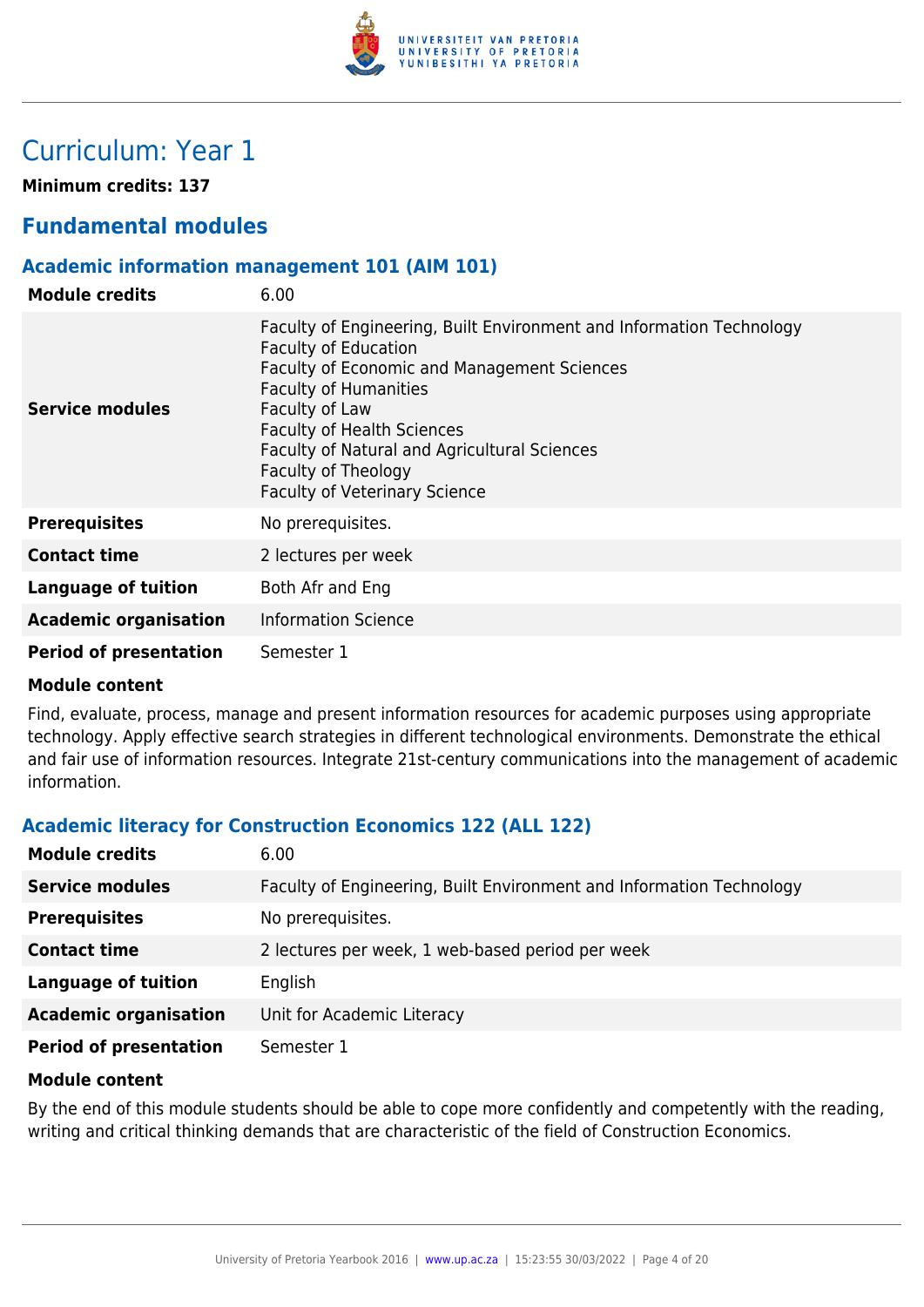

# **Academic orientation 112 (UPO 112)**

| <b>Module credits</b>         | 0.00                      |
|-------------------------------|---------------------------|
| Language of tuition           | Double Medium             |
| <b>Academic organisation</b>  | <b>EBIT Dean's Office</b> |
| <b>Period of presentation</b> | Year                      |

# **Core modules**

#### **Building organisation 121 (BGG 121)**

| <b>Module credits</b>                                                                                                                                                                                                                | 3.00                          |
|--------------------------------------------------------------------------------------------------------------------------------------------------------------------------------------------------------------------------------------|-------------------------------|
| <b>Prerequisites</b>                                                                                                                                                                                                                 | No prerequisites.             |
| <b>Contact time</b>                                                                                                                                                                                                                  | 1 lecture per week            |
| <b>Language of tuition</b>                                                                                                                                                                                                           | Both Afr and Eng              |
| <b>Academic organisation</b>                                                                                                                                                                                                         | <b>Construction Economics</b> |
| <b>Period of presentation</b>                                                                                                                                                                                                        | Semester 2                    |
| <b>Administration of the contract of the contract of the contract of the contract of the contract of the contract of the contract of the contract of the contract of the contract of the contract of the contract of the contrac</b> |                               |

#### **Module content**

The structure of the building industry and the role of building disciplines and related parties.

### **Building drawings 111 (BOU 111)**

| <b>Module credits</b>         | 6.00                                     |
|-------------------------------|------------------------------------------|
| <b>Prerequisites</b>          | No prerequisites.                        |
| <b>Contact time</b>           | 1 practical per week, 1 lecture per week |
| Language of tuition           | Both Afr and Eng                         |
| <b>Academic organisation</b>  | <b>Construction Economics</b>            |
| <b>Period of presentation</b> | Semester 1                               |

#### **Module content**

Students are introduced to design aspects in the built environment by doing basic technical drawings of simple building structures with appropriate detail sketches. Assignments during the semester expose the students to building plan interpretation through the following topics: foundations; super-structure; roof structure; window and door types; plan and sectional drawings and local authority submission criteria.

# **Building drawings 121 (BOU 121)**

| <b>Module credits</b>        | 6.00                                     |
|------------------------------|------------------------------------------|
| <b>Prerequisites</b>         | No prerequisites.                        |
| <b>Contact time</b>          | 1 practical per week, 1 lecture per week |
| <b>Language of tuition</b>   | Both Afr and Eng                         |
| <b>Academic organisation</b> | <b>Construction Economics</b>            |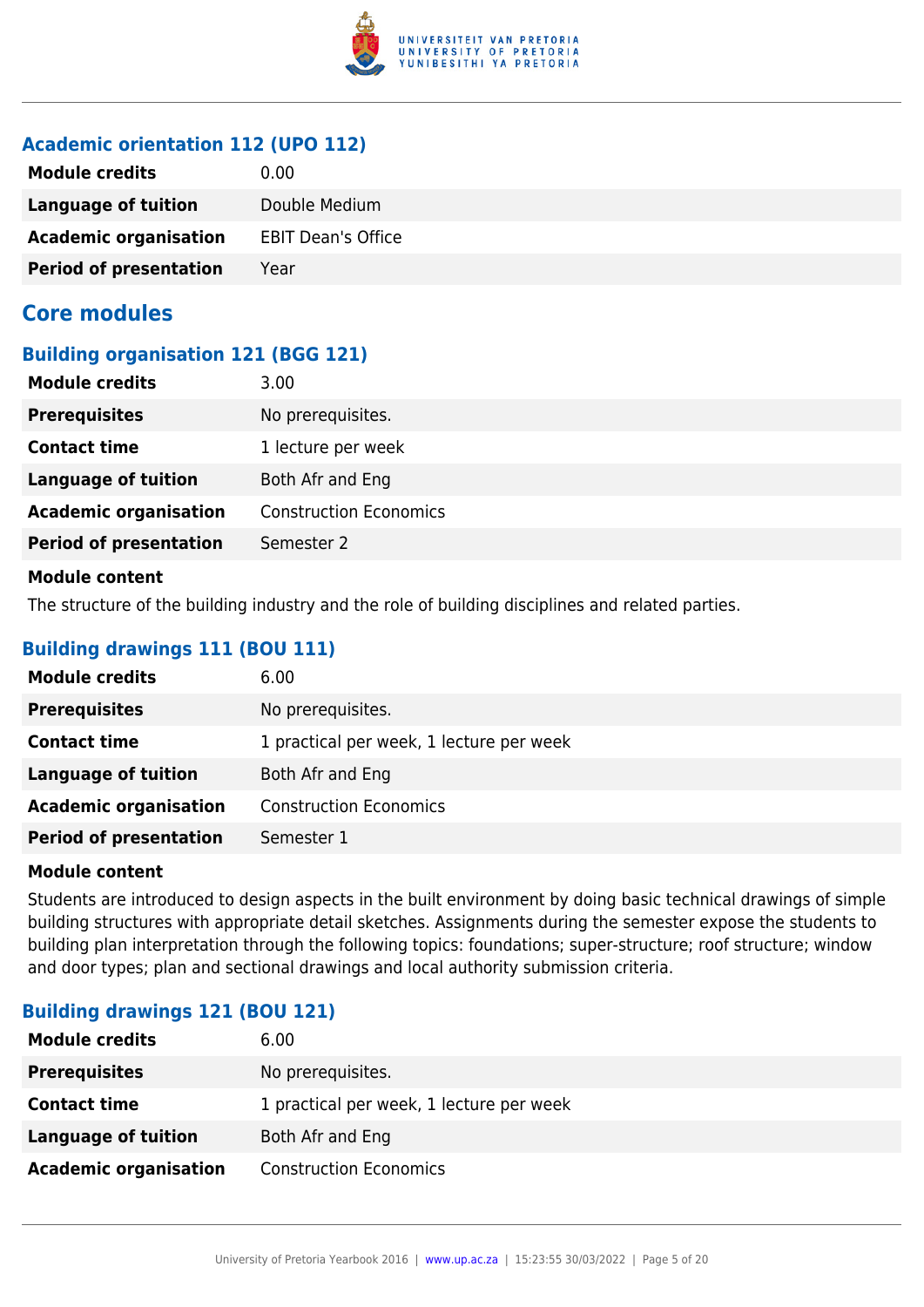

#### **Period of presentation** Semester 2

#### **Module content**

Broadens the vocabulary of the technical language from BOU 111. Students are introduced to other aspects of the building industry that include the following topics: topography; symbols; ergonomic design principles; orientation of buildings; perspective drawings; waterproofing and dampcourse applications.

#### **Building science 110 (BWT 110)**

| <b>Module credits</b>         | 9.00                          |
|-------------------------------|-------------------------------|
| <b>Prerequisites</b>          | No prerequisites.             |
| <b>Contact time</b>           | 3 lectures per week           |
| <b>Language of tuition</b>    | Both Afr and Eng              |
| <b>Academic organisation</b>  | <b>Construction Economics</b> |
| <b>Period of presentation</b> | Semester 1                    |
|                               |                               |

#### **Module content**

Principles, methods and materials used in best practice in the construction of simple single-storey buildings up to wall plate height.

#### **Building science 120 (BWT 120)**

| <b>Module credits</b>         | 9.00                          |
|-------------------------------|-------------------------------|
| <b>Prerequisites</b>          | <b>BWT 110 GS</b>             |
| <b>Contact time</b>           | 3 lectures per week           |
| <b>Language of tuition</b>    | Both Afr and Eng              |
| <b>Academic organisation</b>  | <b>Construction Economics</b> |
| <b>Period of presentation</b> | Semester 2                    |

#### **Module content**

Principles, methods and materials used in best practice in the construction of simple single-storey buildings from wall plate height to completion including finishes and external work. Introduction to alternative practices and materials for sustainability.

#### **Economics 110 (EKN 110)**

| <b>Module credits</b>  | 10.00                                                                                                                                                                               |
|------------------------|-------------------------------------------------------------------------------------------------------------------------------------------------------------------------------------|
| <b>Service modules</b> | Faculty of Engineering, Built Environment and Information Technology<br><b>Faculty of Education</b><br><b>Faculty of Humanities</b><br>Faculty of Natural and Agricultural Sciences |
| <b>Prerequisites</b>   | No prerequisites.                                                                                                                                                                   |
| <b>Contact time</b>    | 2 lectures per week, 1 discussion class per week                                                                                                                                    |
| Language of tuition    | Both Afr and Eng                                                                                                                                                                    |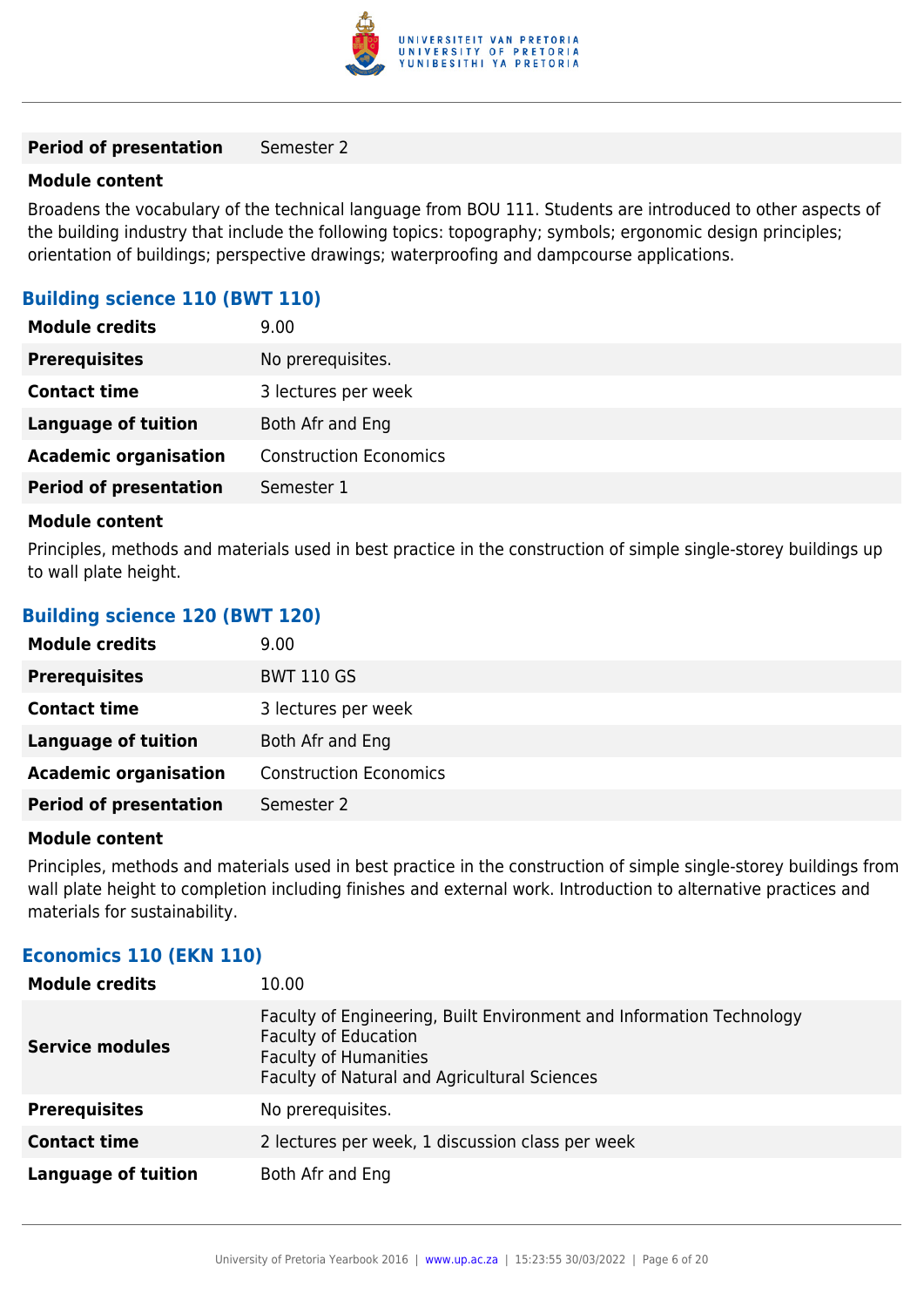

**Academic organisation** Economics

**Period of presentation** Semester 1

#### **Module content**

This module deals with the core principles of economics. A distinction between macroeconomics and microeconomics is made. A discussion of the market system and circular flow of goods, services and money is followed by a section dealing with microeconomic principles, including demand and supply analysis, consumer behaviour and utility maximisation, production and the costs thereof, and the different market models and firm behaviour. Labour market institutions and issues, wage determination, as well as income inequality and poverty are also addressed. A section of money, banking, interest rates and monetary policy concludes the course.

# **Economics 120 (EKN 120)**

| <b>Module credits</b>         | 10.00                                                                                                                                                                               |
|-------------------------------|-------------------------------------------------------------------------------------------------------------------------------------------------------------------------------------|
| <b>Service modules</b>        | Faculty of Engineering, Built Environment and Information Technology<br><b>Faculty of Education</b><br><b>Faculty of Humanities</b><br>Faculty of Natural and Agricultural Sciences |
| <b>Prerequisites</b>          | EKN 110 GS or EKN 113 GS and at least 4 (50-59%) in Mathematics in the Grade<br>12 examination or 60% in STK 113 and concurrently registered for STK 123                            |
| <b>Contact time</b>           | 2 lectures per week, 1 discussion class per week                                                                                                                                    |
| <b>Language of tuition</b>    | Both Afr and Eng                                                                                                                                                                    |
| <b>Academic organisation</b>  | Economics                                                                                                                                                                           |
| <b>Period of presentation</b> | Semester 2                                                                                                                                                                          |

#### **Module content**

This module deals with the core principles of economics, especially macroeconomic measurement the private and public sectors of the South African economy receive attention, while basic macroeconomic relationships and the measurement of domestic output and national income are discussed. Aggregate demand and supply analysis stands core to this course which is also used to introduce students to the analysis of economic growth, unemployment and inflation. The microeconomics of government is addressed in a separate section, followed by a section on international economics, focusing on international trade, exchange rates and the balance of payments. The economics of developing countries and South Africa in the global economy conclude the course.

#### **Building services 112 (GBD 112)**

| <b>Module credits</b>         | 6.00                          |
|-------------------------------|-------------------------------|
| <b>Prerequisites</b>          | No prerequisites.             |
| <b>Contact time</b>           | 2 lectures per week           |
| <b>Language of tuition</b>    | Both Afr and Eng              |
| <b>Academic organisation</b>  | <b>Construction Economics</b> |
| <b>Period of presentation</b> | Semester 1                    |
|                               |                               |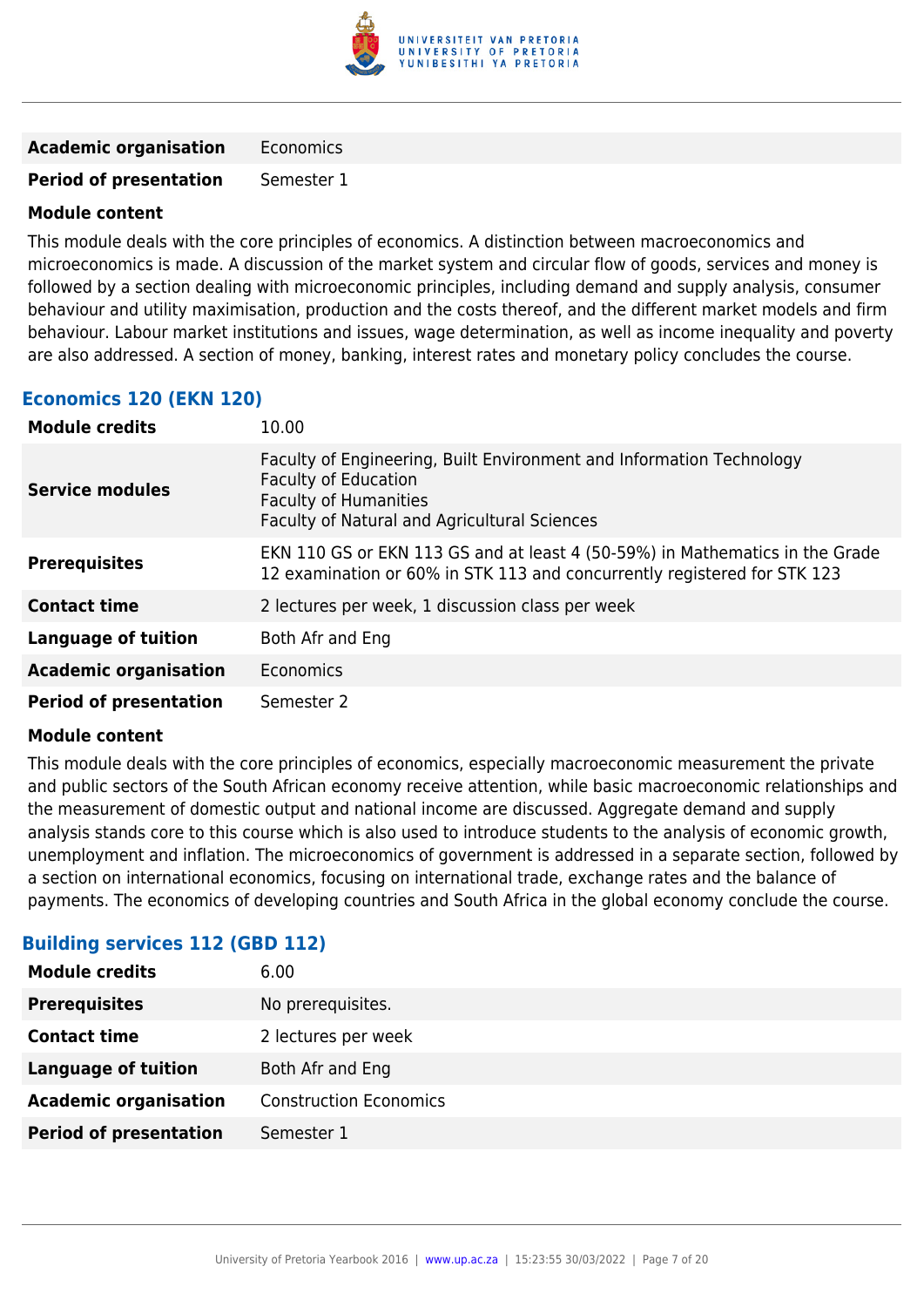

Sanitary services; soil and waste drainage for simple, multi-storey and multi-purpose buildings; local sewage bylaws; construction of all types of sewage and sanitary fittings.

#### **Building services 122 (GBD 122)**

| <b>Module credits</b>         | 6.00                          |
|-------------------------------|-------------------------------|
| <b>Prerequisites</b>          | No prerequisites.             |
| <b>Contact time</b>           | 2 lectures per week           |
| Language of tuition           | Both Afr and Eng              |
| <b>Academic organisation</b>  | <b>Construction Economics</b> |
| <b>Period of presentation</b> | Semester 2                    |
|                               |                               |

#### **Module content**

Sanitary services; hot and cold-water supply to simple and multi-storey buildings; local by-laws; water reticulation to town development; different hot-water systems; water purification systems; water and energy saving.

# **Quantities 101 (HVH 101)**

| <b>Module credits</b><br>24.00                                   |  |
|------------------------------------------------------------------|--|
| No prerequisites.<br><b>Prerequisites</b>                        |  |
| 1 practical per week, 3 lectures per week<br><b>Contact time</b> |  |
| Language of tuition<br>Both Afr and Eng                          |  |
| <b>Academic organisation</b><br><b>Construction Economics</b>    |  |
| <b>Period of presentation</b><br>Year                            |  |

#### **Module content**

Introduction to quantity surveying, mensuration; interpretation of drawings, methodology of measuring, working up processes, general instructions, measuring of simple building elements.

#### **History of the environment 122 (OMG 122)**

| <b>Module credits</b>         | 6.00                |
|-------------------------------|---------------------|
| <b>Prerequisites</b>          | No prerequisites.   |
| <b>Contact time</b>           | 2 lectures per week |
| <b>Language of tuition</b>    | Both Afr and Eng    |
| <b>Academic organisation</b>  | Architecture        |
| <b>Period of presentation</b> | Semester 2          |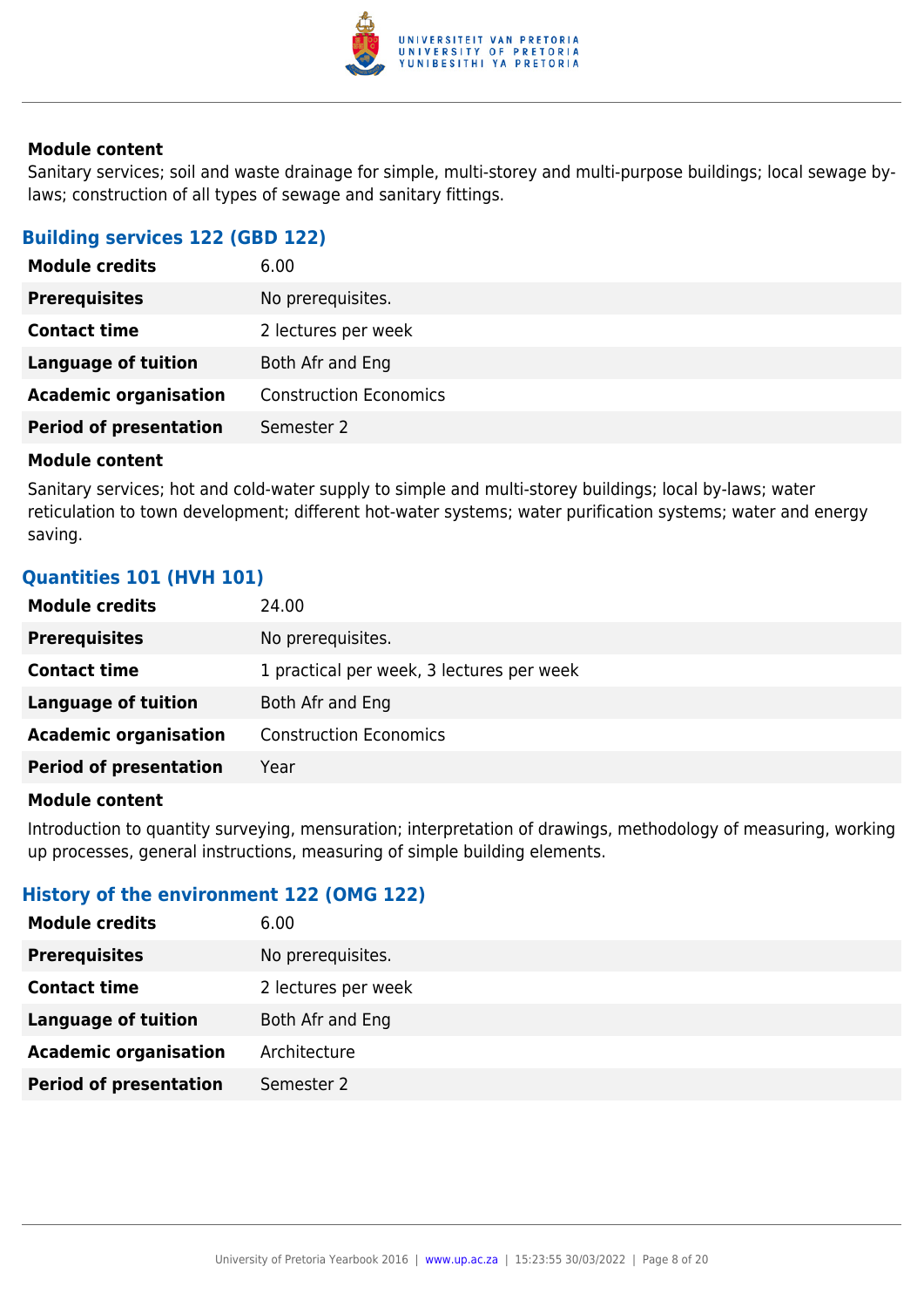

Introduction to the study and application of the history of the environment. Insight in the process of endemic building, settlement and urbanisation in various periods and environments. Concise history of the environments of the Antique, Bronze Era, Classical, Christian, Judaic, and Muslim cultures of the Mediterranean and European civilizations up until the Renaissance. Buddhism and Shintoism in the East.

### **Introduction to structures 110 (SKE 110)**

| <b>Module credits</b>         | 9.00                                                                 |
|-------------------------------|----------------------------------------------------------------------|
| <b>Service modules</b>        | Faculty of Engineering, Built Environment and Information Technology |
| <b>Prerequisites</b>          | No prerequisites.                                                    |
| <b>Contact time</b>           | 2 lectures per week, 1 discussion class per week                     |
| <b>Language of tuition</b>    | Both Afr and Eng                                                     |
| <b>Academic organisation</b>  | Civil Eng                                                            |
| <b>Period of presentation</b> | Semester 1                                                           |

#### **Module content**

Design; basics (forces, moments, equilibrium, reactions, stress, strain); materials; loads; pin-jointed trusses; tension members.

#### **Structures 120 (SKE 120)**

| <b>Module credits</b>         | 9.00                                                                 |
|-------------------------------|----------------------------------------------------------------------|
| <b>Service modules</b>        | Faculty of Engineering, Built Environment and Information Technology |
| <b>Prerequisites</b>          | <b>SKE 110 GS</b>                                                    |
| <b>Contact time</b>           | 1 tutorial per week, 2 lectures per week                             |
| <b>Language of tuition</b>    | Both Afr and Eng                                                     |
| <b>Academic organisation</b>  | Civil Eng                                                            |
| <b>Period of presentation</b> | Semester 2                                                           |

#### **Module content**

Beams (shear force and bending moment, bending and shear stresses, design of standard beams in steel, concrete and timber, section properties, lateral restraint); compression members; combined axial and bending; deflection.

#### **Precalculus 133 (WTW 133)**

| <b>Module credits</b>  | 8.00                                                                                                                                                                                    |
|------------------------|-----------------------------------------------------------------------------------------------------------------------------------------------------------------------------------------|
| <b>Service modules</b> | Faculty of Engineering, Built Environment and Information Technology<br><b>Faculty of Education</b><br>Faculty of Economic and Management Sciences<br><b>Faculty of Health Sciences</b> |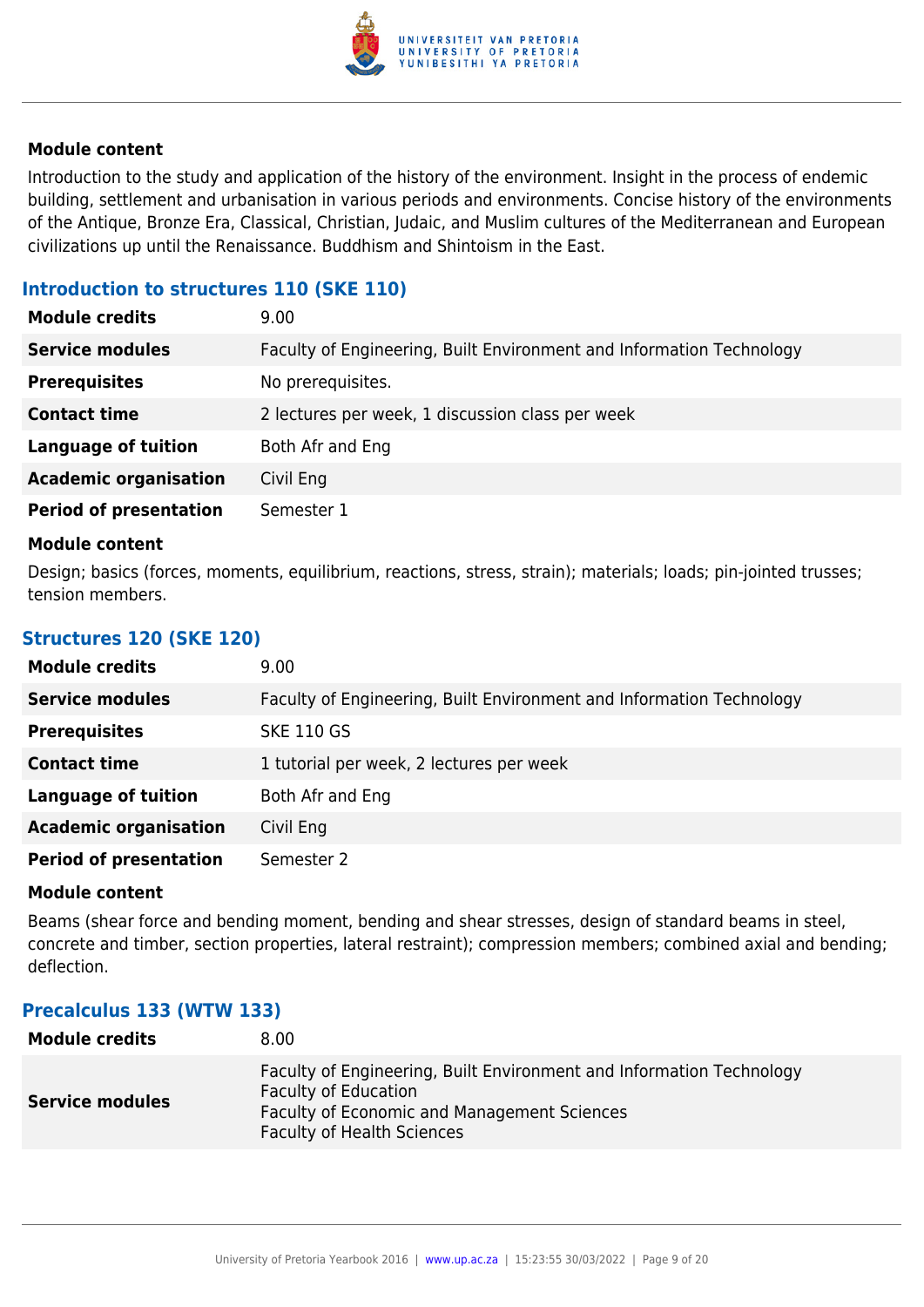

| <b>Prerequisites</b>          | BSc and BCom students: At least 3 (40-49%) in Mathematics in the Grade 12<br>examination and must be taken concurrently with WTW133 |
|-------------------------------|-------------------------------------------------------------------------------------------------------------------------------------|
| <b>Contact time</b>           | 3 lectures per week, Foundation Course, MAMELODI, 1 practical per week                                                              |
| Language of tuition           | English                                                                                                                             |
| <b>Academic organisation</b>  | <b>Mathematics and Applied Maths</b>                                                                                                |
| <b>Period of presentation</b> | Semester 1                                                                                                                          |

Real numbers, elementary set notation, exponents and radicals. Algebraic expressions, fractional expressions, linear and quadratic equations, inequalities. Coordinate geometry: lines, circles. Functions: definition, notation, piecewise defined functions, domain and range, graphs, transformations of functions, symmetry, even and odd functions, combining functions, one-to-one functions and inverses, polynomial functions and zeros. Sequences, summation notation, arithmetic, geometric sequences, infinite geometric series, annuities and instalments. Degrees and radians, unit circle, trigonometric functions, fundamental identities, trigonometric graphs, trigonometric identities, double-angle, half-angle formulae, trigonometric equations, applications.

This module is only offered in English at the Mamelodi Campus for the BSc Extended programme. At the Hatfield and Groenkloof campuses it is offered in English and Afrikaans.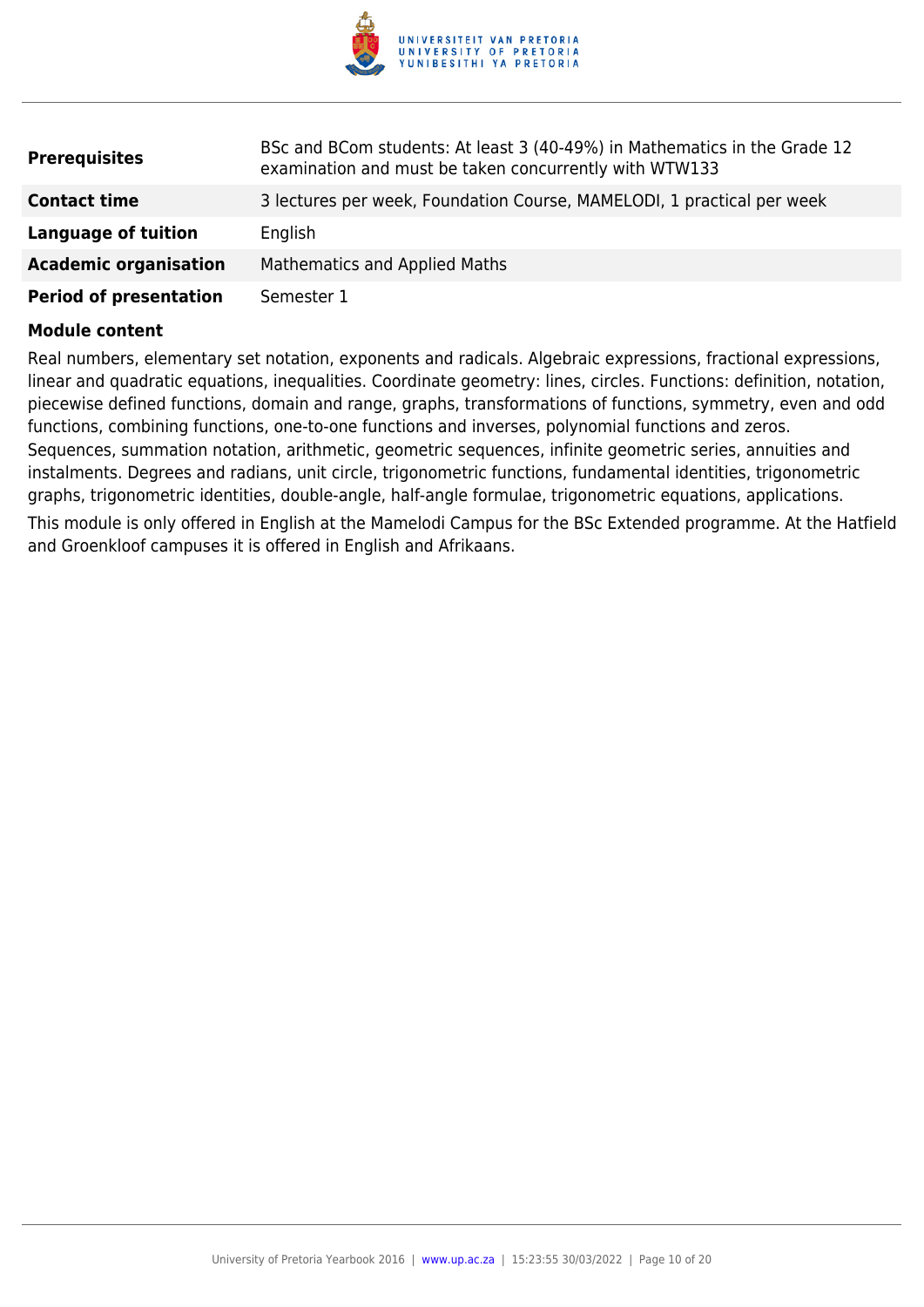

# Curriculum: Year 2

**Minimum credits: 130**

# **Core modules**

### **Building science 210 (BWT 210)**

| <b>Module credits</b>         | 9.00                          |
|-------------------------------|-------------------------------|
| <b>Prerequisites</b>          | BWT 110 GS and BWT 120 GS     |
| <b>Contact time</b>           | 3 lectures per week           |
| <b>Language of tuition</b>    | Double Medium                 |
| <b>Academic organisation</b>  | <b>Construction Economics</b> |
| <b>Period of presentation</b> | Semester 1                    |

#### **Module content**

Erection and construction of multi-storey buildings, including site management and temporary site work, building equipment and earthwork machinery, specialised foundations, bulk excavations and advanced concrete construction, including retaining walls. Timber and steel structures as construction methods.

#### **Building science 220 (BWT 220)**

| <b>Module credits</b>         | 9.00                          |
|-------------------------------|-------------------------------|
| <b>Prerequisites</b>          | No prerequisites.             |
| <b>Contact time</b>           | 3 lectures per week           |
| <b>Language of tuition</b>    | Double Medium                 |
| <b>Academic organisation</b>  | <b>Construction Economics</b> |
| <b>Period of presentation</b> | Semester 2                    |

#### **Module content**

Material study of metals and advanced materials. Study and development of sensitivity for and the philosophy of industrial safety, accident prevention and total loss control safety risk management in the construction industry.

#### **Financial management 110 (FBS 110)**

| <b>Module credits</b>         | 10.00                                                                                                                |
|-------------------------------|----------------------------------------------------------------------------------------------------------------------|
| <b>Service modules</b>        | Faculty of Engineering, Built Environment and Information Technology<br>Faculty of Natural and Agricultural Sciences |
| <b>Prerequisites</b>          | No prerequisites.                                                                                                    |
| <b>Contact time</b>           | 3 lectures per week                                                                                                  |
| <b>Language of tuition</b>    | English                                                                                                              |
| <b>Academic organisation</b>  | <b>Financial Management</b>                                                                                          |
| <b>Period of presentation</b> | Semester 1                                                                                                           |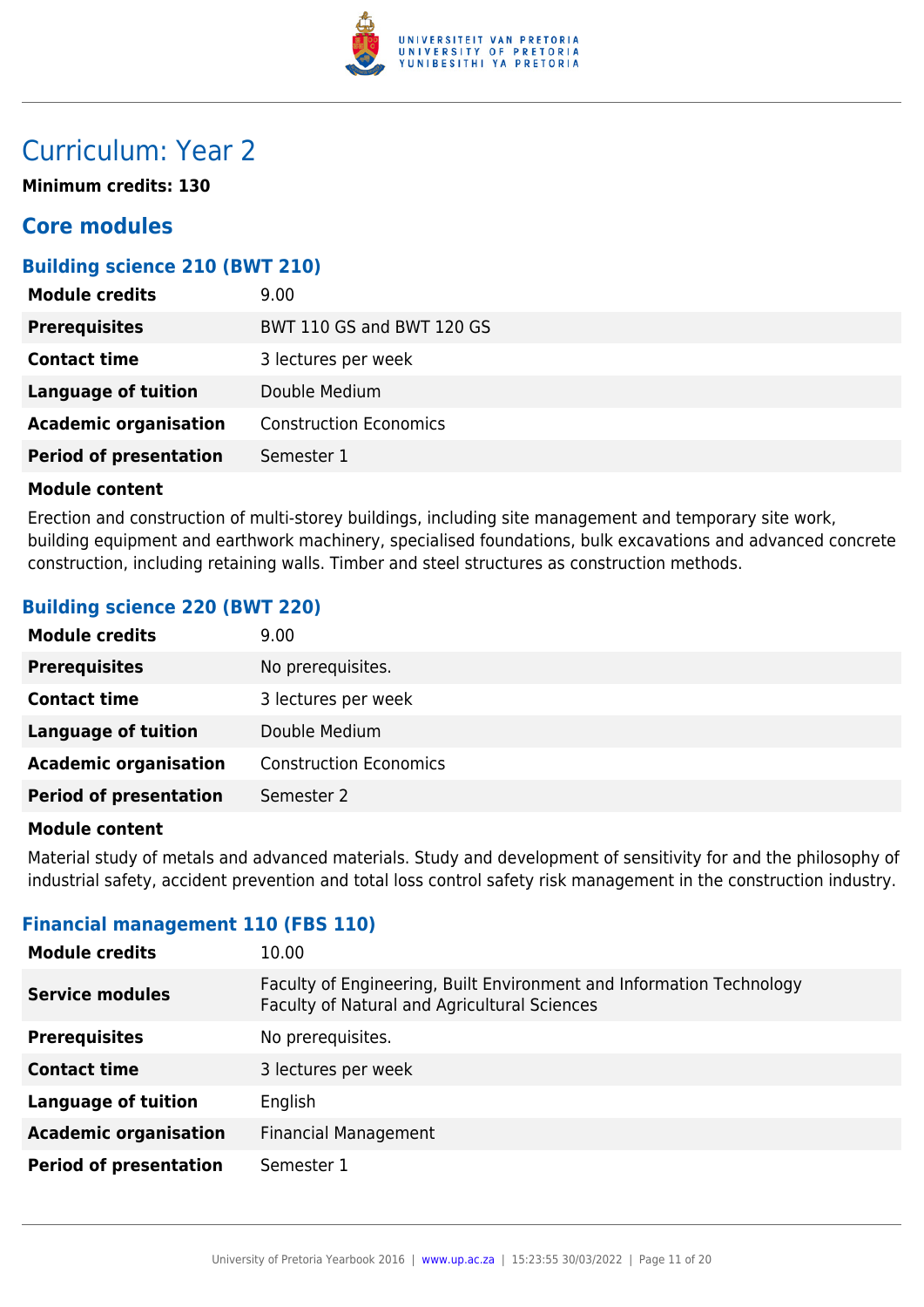

\*Only for BSc (Mathematical Statistics. Construction Management, Real Estate and Quantity Surveying) and BEng (Industrial Engineering) students.

Purpose and functioning of financial management. Basic financial management concepts. Accounting concepts and the use of the basic accounting equation to describe the financial position of a business. Recording of financial transactions. Relationship between cash and accounting profit. Internal control and the management of cash. Debtors and short-term investments. Stock valuation models. Depreciation. Financial statements of a business. Distinguishing characteristics of the different forms of businesses. Overview of financial markets and the role of financial institutions. Risk and return characteristics of various financial instruments. Issuing ordinary shares and debt instruments.

# **Financial management 120 (FBS 120)**

| <b>Module credits</b>         | 10.00                                                                                                                |
|-------------------------------|----------------------------------------------------------------------------------------------------------------------|
| <b>Service modules</b>        | Faculty of Engineering, Built Environment and Information Technology<br>Faculty of Natural and Agricultural Sciences |
| <b>Prerequisites</b>          | No prerequisites.                                                                                                    |
| <b>Contact time</b>           | 3 lectures per week                                                                                                  |
| <b>Language of tuition</b>    | English                                                                                                              |
| <b>Academic organisation</b>  | <b>Financial Management</b>                                                                                          |
| <b>Period of presentation</b> | Semester 2                                                                                                           |

#### **Module content**

\*Only for BSc (Mathematical Statistics, Construction Management, Real Estate and Quantity Surveying) students. Analysis of financial statements. Budgeting and budgetary control. Tax principles and normal income tax for individuals. Time value of money and its use for financial and investment decisions. Calculating the cost of capital and the financing of a business to maintain the optimal capital structure. Capital investment decisions and a study of the financial selection criteria in the evaluation of capital investment projects. The dividend decision and an overview of financial risk management.

# **Building services 211 (GBD 211)**

| <b>Module credits</b>         | 6.00                          |
|-------------------------------|-------------------------------|
| <b>Prerequisites</b>          | No prerequisites.             |
| <b>Contact time</b>           | 2 lectures per week           |
| Language of tuition           | Double Medium                 |
| <b>Academic organisation</b>  | <b>Construction Economics</b> |
| <b>Period of presentation</b> | Semester 1                    |

#### **Module content**

Introduction to the principles of indoor comfort. Heating, ventilation and air-conditioning systems. Installation and operation of lifts and other mechanical services. Fire detection and protection.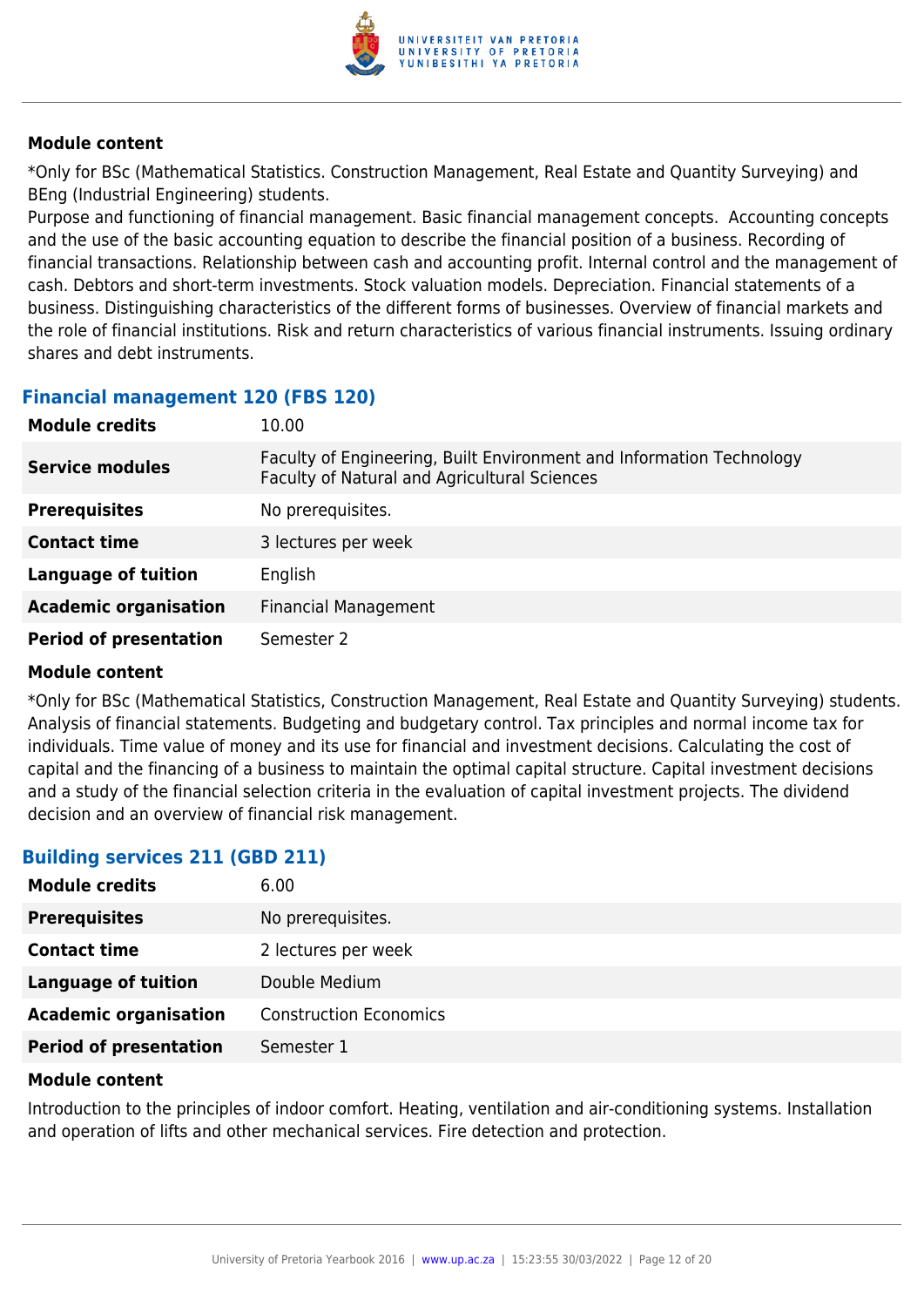

### **Quantities 200 (HVH 200)**

| <b>Module credits</b>         | 24.00                                     |
|-------------------------------|-------------------------------------------|
| <b>Prerequisites</b>          | BWT 110 GS, BWT 120 GS and HVH 101        |
| <b>Contact time</b>           | 3 lectures per week, 1 practical per week |
| <b>Language of tuition</b>    | Double Medium                             |
| <b>Academic organisation</b>  | <b>Construction Economics</b>             |
| <b>Period of presentation</b> | Year                                      |
| <b>Module content</b>         |                                           |

Measuring of simple buildings and simple building elements, and external works. Abstracting and billing.

# **History of the environment 224 (OMG 224)**

| 6.00              |
|-------------------|
| No prerequisites. |
| Both Afr and Eng  |
| Architecture      |
| Semester 2        |
|                   |

#### **Module content**

Concise history of the environment of the West, from the circumnavigation of the southern Cape Point in 1488 AD until the present, with specific reference to contemporaneous environments in Southern Africa.

#### **Reinforced concrete structures 210 (SKE 210)**

| <b>Module credits</b>         | 9.00                                                                 |
|-------------------------------|----------------------------------------------------------------------|
| <b>Service modules</b>        | Faculty of Engineering, Built Environment and Information Technology |
| <b>Prerequisites</b>          | <b>SKE 120 GS</b>                                                    |
| <b>Contact time</b>           | 2 lectures per week                                                  |
| <b>Language of tuition</b>    | Both Afr and Eng                                                     |
| <b>Academic organisation</b>  | Civil Eng                                                            |
| <b>Period of presentation</b> | Semester 1                                                           |

#### **Module content**

Properties of reinforced concrete; construction methods; slabs; beams; columns; foundations; retaining walls; placement of reinforcement in the various structural members; basic concepts of prestressed concrete.

#### **Civil engineering services 220 (SKE 220)**

| <b>Module credits</b>  | 9.00                                                                 |
|------------------------|----------------------------------------------------------------------|
| <b>Service modules</b> | Faculty of Engineering, Built Environment and Information Technology |
| <b>Prerequisites</b>   | No prerequisites.                                                    |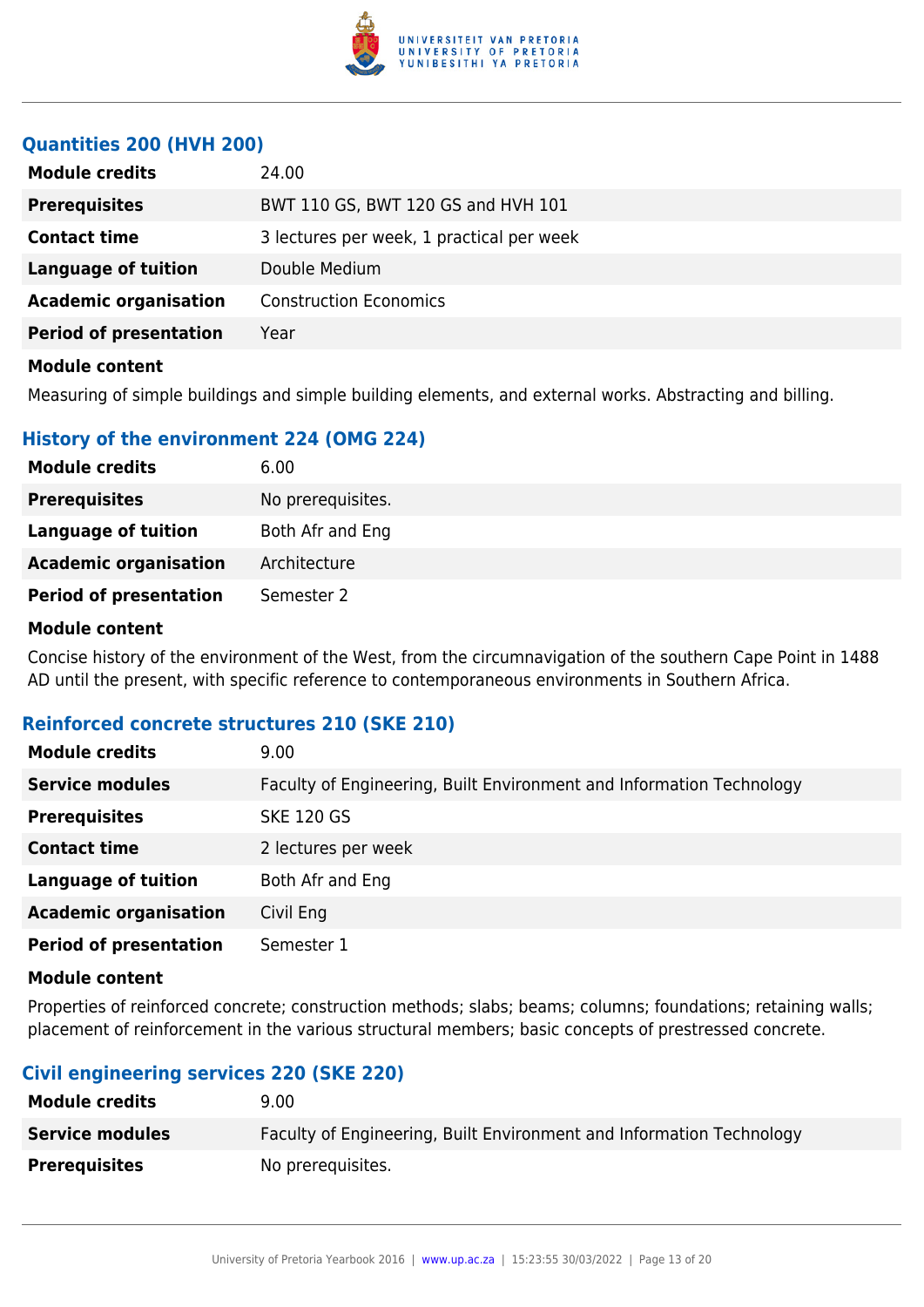

| <b>Contact time</b>           | 3 lectures per week |
|-------------------------------|---------------------|
| <b>Language of tuition</b>    | Both Afr and Eng    |
| <b>Academic organisation</b>  | Civil Eng           |
| <b>Period of presentation</b> | Semester 2          |

Water reticulation; sewerage reticulation; stormwater reticulation; roads.

# **Statistics 110 (STK 110)**

| <b>Module credits</b>         | 13.00                                                                                                                                                                                      |
|-------------------------------|--------------------------------------------------------------------------------------------------------------------------------------------------------------------------------------------|
| <b>Service modules</b>        | Faculty of Engineering, Built Environment and Information Technology<br><b>Faculty of Education</b><br><b>Faculty of Humanities</b><br><b>Faculty of Natural and Agricultural Sciences</b> |
| <b>Prerequisites</b>          | At least 5 (60-69%) in Mathematics in the Grade 12 examination. Candidates who<br>do not qualify for STK 110 must register for STK 113 and STK 123                                         |
| <b>Contact time</b>           | 1 tutorial per week, 1 practical per week, 3 lectures per week                                                                                                                             |
| <b>Language of tuition</b>    | Both Afr and Eng                                                                                                                                                                           |
| <b>Academic organisation</b>  | <b>Statistics</b>                                                                                                                                                                          |
| <b>Period of presentation</b> | Semester 1                                                                                                                                                                                 |

#### **Module content**

Descriptive statistics:

Sampling and the collection of data; frequency distributions and graphical representations. Descriptive measures of location and dispersion.

Probability and inference:

Introductory probability theory and theoretical distributions. Sampling distributions. Estimation theory and hypothesis testing of sampling averages and proportions (one and two-sample cases). Identification, use, evaluation and interpretation of statistical computer packages and statistical techniques.

# **Statistics 161 (STK 161)**

| <b>Module credits</b>         | 6.00                                                                                                                 |
|-------------------------------|----------------------------------------------------------------------------------------------------------------------|
| <b>Service modules</b>        | Faculty of Engineering, Built Environment and Information Technology<br>Faculty of Natural and Agricultural Sciences |
| <b>Prerequisites</b>          | STK 110 GS or both STK 113 GS and STK 123 GS                                                                         |
| <b>Contact time</b>           | 1 practical per week, 3 lectures per week                                                                            |
| <b>Language of tuition</b>    | Both Afr and Eng                                                                                                     |
| <b>Academic organisation</b>  | <b>Statistics</b>                                                                                                    |
| <b>Period of presentation</b> | Quarter 3                                                                                                            |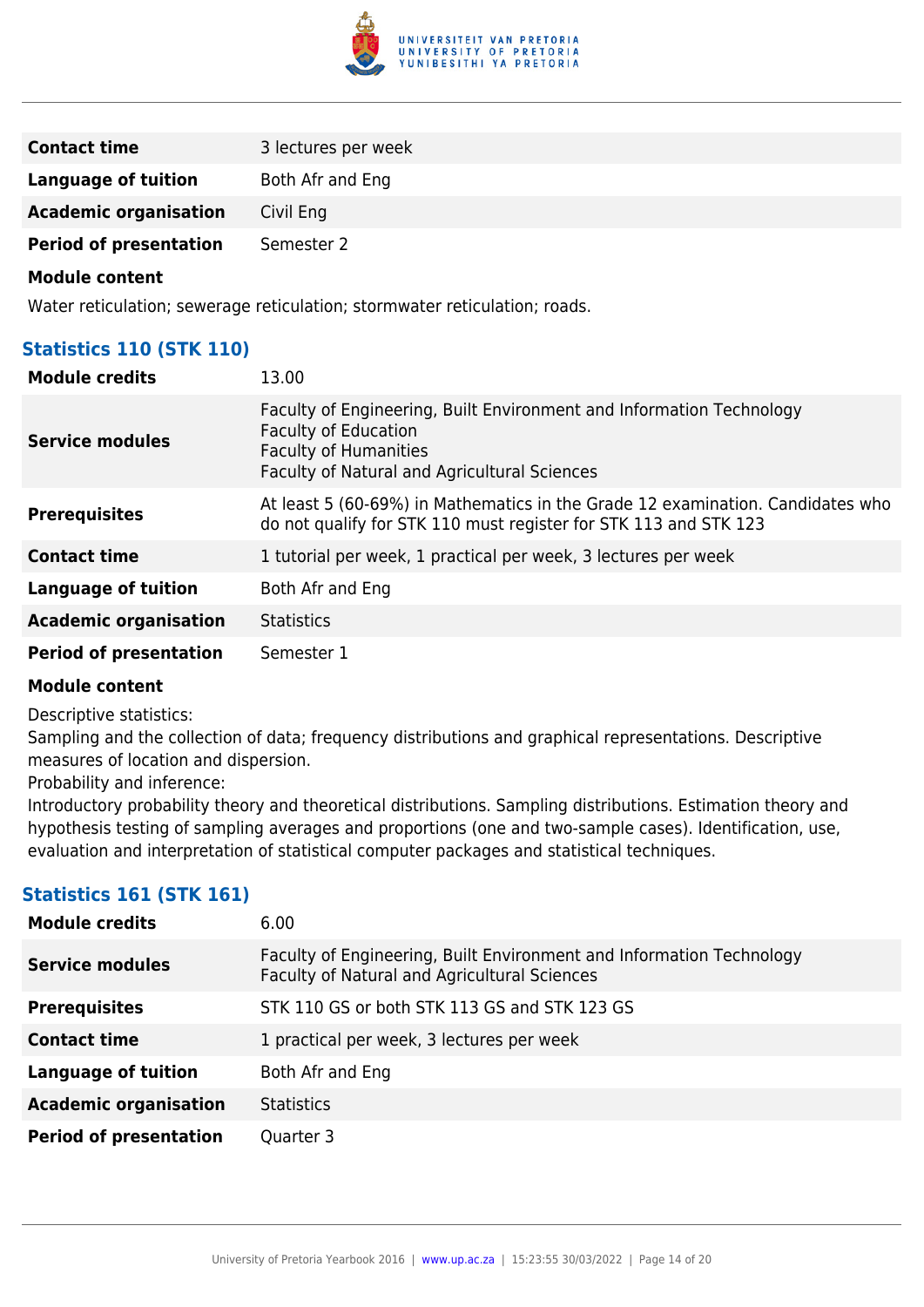

\*Offered by the Department of Statistics

Multivariate statistics analysis of variance; categorical data analysis; distribution-free methods; curve fitting, regression and correlation; the analysis of time series and indices. Identification, use, evaluation and interpretation of statistical computer packages and statistical techniques. This module is also presented as an anti-semester bilingual module.

# **Site surveying 213 (TRN 213)**

| <b>Module credits</b>         | 12.00                                     |
|-------------------------------|-------------------------------------------|
| <b>Prerequisites</b>          | No prerequisites.                         |
| <b>Contact time</b>           | 1 practical per week, 2 lectures per week |
| Language of tuition           | English                                   |
| <b>Academic organisation</b>  | Geography, Geoinf + Meteor                |
| <b>Period of presentation</b> | Semester 1                                |

#### **Module content**

General surveying; instruments, their handling and adjusting; surveying systems and simple calculations; determining of levels; setting out of the works; tacheometry and plotting; scales, planimetry; areas and volumes; construction surveying; aerial photography.

# **Building services 221 (GBD 221)**

| <b>Module credits</b>         | 6.00                          |
|-------------------------------|-------------------------------|
| <b>Prerequisites</b>          | No prerequisites.             |
| <b>Contact time</b>           | 2 lectures per week           |
| <b>Language of tuition</b>    | Double Medium                 |
| <b>Academic organisation</b>  | <b>Construction Economics</b> |
| <b>Period of presentation</b> | Semester 2                    |

#### **Module content**

Theory of electricity; regulations of electricity-supply authorities; electrical installations; distribution of electricity.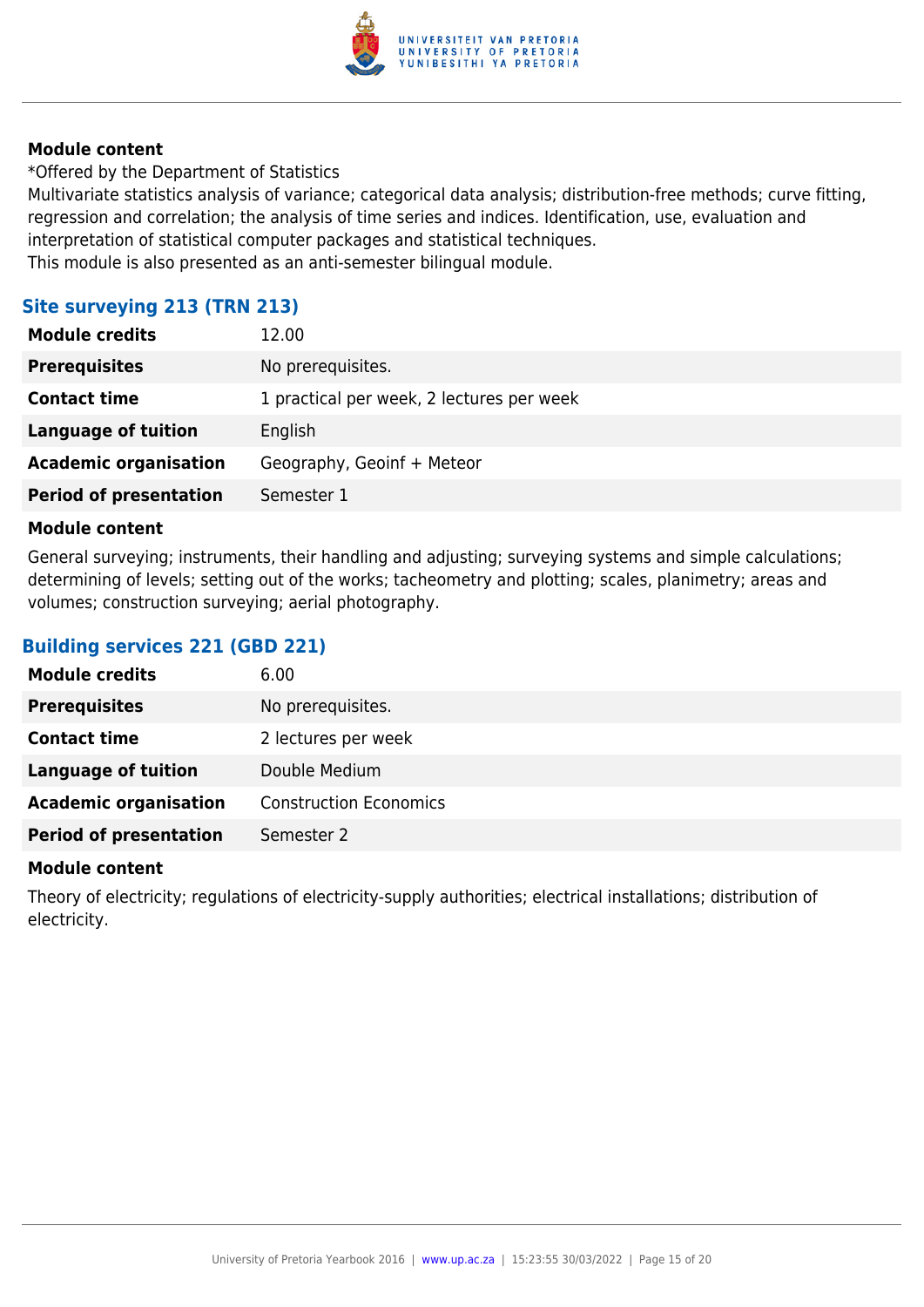

# Curriculum: Final year

**Minimum credits: 129**

# **Core modules**

# **Business law 310 (BER 310)**

| <b>Module credits</b>         | 16.00                                                                |
|-------------------------------|----------------------------------------------------------------------|
| <b>Service modules</b>        | Faculty of Engineering, Built Environment and Information Technology |
| <b>Prerequisites</b>          | No prerequisites.                                                    |
| <b>Contact time</b>           | 4 lectures per week                                                  |
| <b>Language of tuition</b>    | Both Afr and Eng                                                     |
| <b>Academic organisation</b>  | Mercantile Law                                                       |
| <b>Period of presentation</b> | Semester 1                                                           |

#### **Module content**

**Housing 320 (BHU 320)**

Introduction to law. General principles of the law of contract. Specific contracts: purchase contracts; letting and hiring of work; employment contracts. Agency. General aspects of entrepreneurial law. Dispute resolution mediation and arbitration.

| <b>Module credits</b>         | 6.00                          |
|-------------------------------|-------------------------------|
| <b>Prerequisites</b>          | No prerequisites.             |
| <b>Contact time</b>           | 2 lectures per week           |
| <b>Language of tuition</b>    | Double Medium                 |
| <b>Academic organisation</b>  | <b>Construction Economics</b> |
| <b>Period of presentation</b> | Semester 2                    |

#### **Module content**

Concepts, principles, history, current trends in settlement, shelter and integrated living environments; role of housing in society; statutory policy and planning frameworks and paradigms; housing delivery options; housing development management; financing and property rights options; housing types and densities; housing product, norms and standards; management and maintenance of social housing stock; housing needs assessment and post-occupancy evaluation; consumer education and protection.

# **Quantity surveying practice 300 (BRK 300)**

| <b>Module credits</b>      | 18.00               |
|----------------------------|---------------------|
| <b>Prerequisites</b>       | <b>HVH 200 GS</b>   |
| <b>Contact time</b>        | 3 lectures per week |
| <b>Language of tuition</b> | Double Medium       |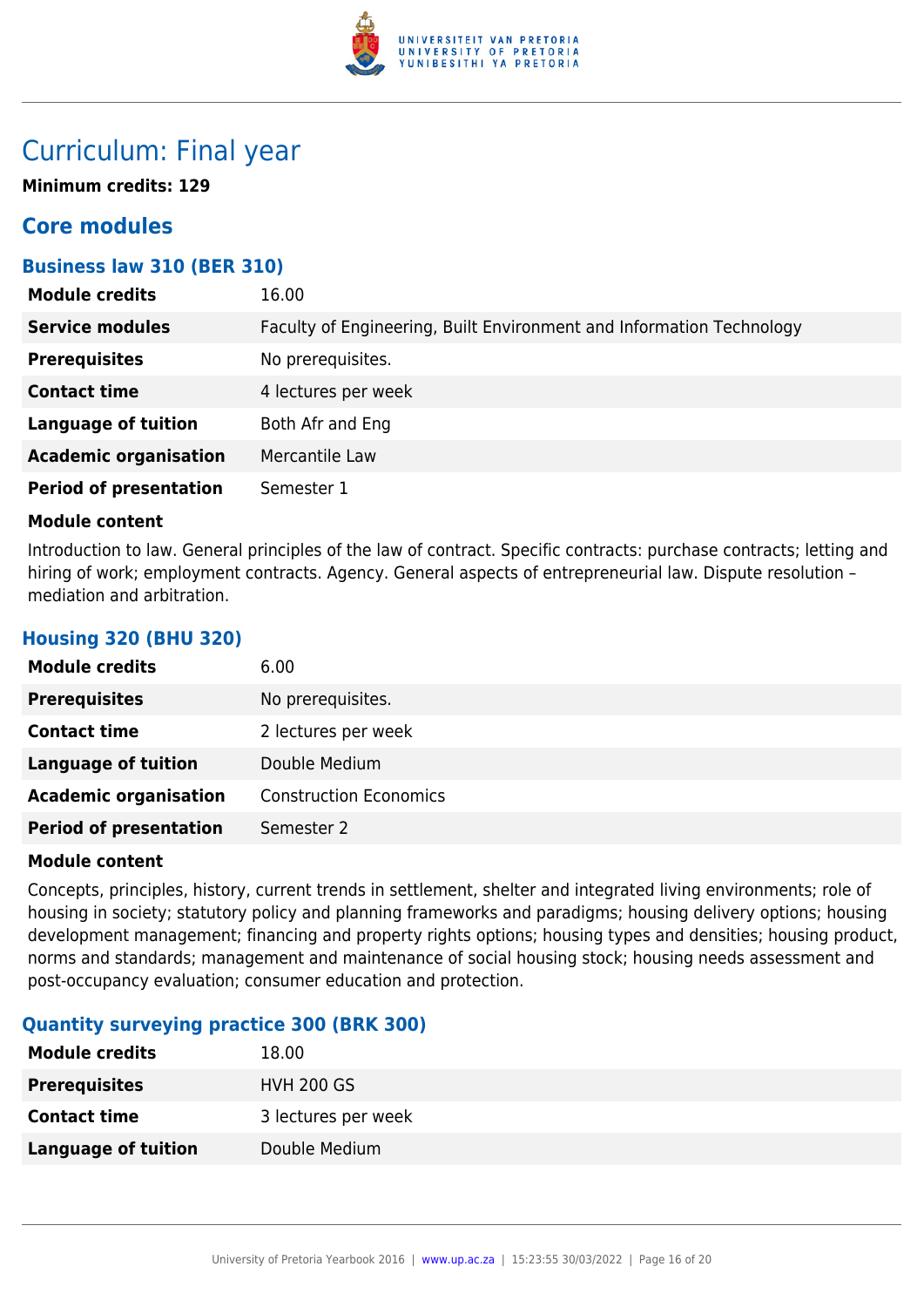

| <b>Academic organisation</b> | <b>Construction Economics</b> |
|------------------------------|-------------------------------|
|------------------------------|-------------------------------|

**Period of presentation** Year

#### **Module content**

Management theory; basic principles of production management, lists of materials; pricing; payment certificates; final accounts; contract price adjustments; application of computer-based measuring programmes.

### **Building science 310 (BWT 310)**

| <b>Module credits</b>         | 9.00                          |
|-------------------------------|-------------------------------|
| <b>Prerequisites</b>          | No prerequisites.             |
| <b>Contact time</b>           | 3 lectures per week           |
| Language of tuition           | Double Medium                 |
| <b>Academic organisation</b>  | <b>Construction Economics</b> |
| <b>Period of presentation</b> | Semester 1                    |

#### **Module content**

Erection and construction of specialised building components and finishes. Acoustics. Material study of plastics, glues, rubber, mastics, bonding agents, fibre cement, bituminous products, sealers, epoxies and waterproofing.

| <b>Building science 320 (BWT 320)</b> |  |  |  |
|---------------------------------------|--|--|--|
|---------------------------------------|--|--|--|

| <b>Module credits</b>         | 9.00                          |
|-------------------------------|-------------------------------|
| <b>Prerequisites</b>          | No prerequisites.             |
| <b>Contact time</b>           | 3 lectures per week           |
| Language of tuition           | Double Medium                 |
| <b>Academic organisation</b>  | <b>Construction Economics</b> |
| <b>Period of presentation</b> | Semester 2                    |

#### **Module content**

Thermal properties of insulation systems and construction materials. Critical review of current development and construction practice; alternative construction technologies; innovation in construction; technical evaluation of innovative construction materials and methods; life cycle costing and life cycle analysis; the National Building Regulations.

#### **Introduction to property law 320 (EOW 320)**

| <b>Module credits</b>         | 6.00                          |
|-------------------------------|-------------------------------|
| <b>Prerequisites</b>          | No prerequisites.             |
| <b>Contact time</b>           | 2 lectures per week           |
| <b>Language of tuition</b>    | Both Afr and Eng              |
| <b>Academic organisation</b>  | <b>Construction Economics</b> |
| <b>Period of presentation</b> | Semester 2                    |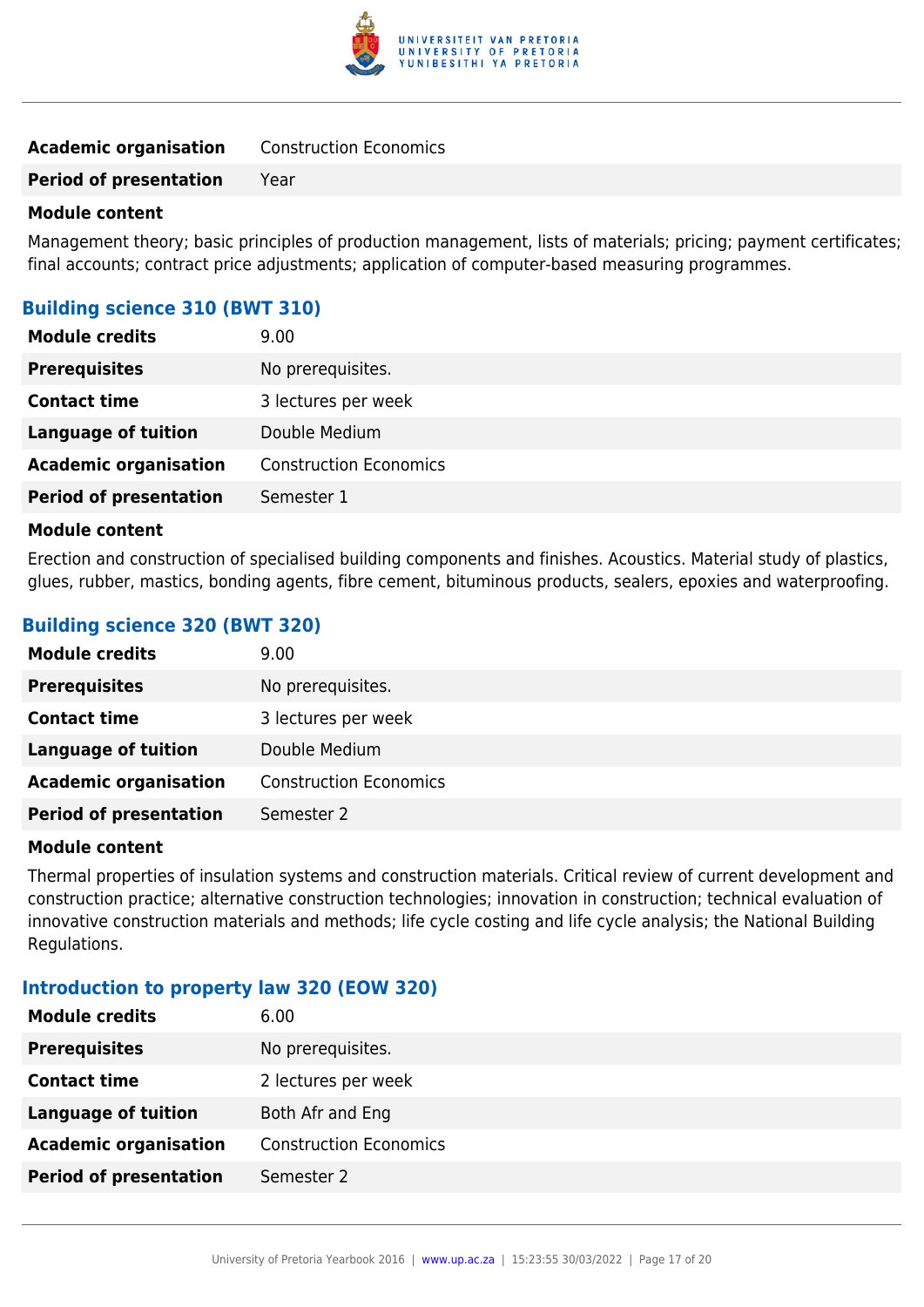

Moveable and immovable property. Rights over immovable property; private legal circumscription of ownership; relevant legislation pertaining to property; real securities; the registration of rights; zoning regulations.

# **Quantities 300 (HVH 300)**

| <b>Module credits</b>         | 24.00                                                      |
|-------------------------------|------------------------------------------------------------|
| <b>Prerequisites</b>          | BWT 210 GS, BWT 220 GS, GBD 112 GS, GBD 122 GS and HVH 200 |
| <b>Contact time</b>           | 3 lectures per week, 1 practical per week                  |
| Language of tuition           | Double Medium                                              |
| <b>Academic organisation</b>  | <b>Construction Economics</b>                              |
| <b>Period of presentation</b> | Year                                                       |

#### **Module content**

Measuring of concrete structures, precast concrete, structural steelwork, waterproofing, advanced brickwork, rubble walling, stone masonry, plumbing and drainage and electrical work. Theory of monetary allowances in bills of quantities. Abstracting and billing.

# **Community-based project 201 (JCP 201)**

| <b>Module credits</b>         | 8.00                             |
|-------------------------------|----------------------------------|
| <b>Prerequisites</b>          | No prerequisites.                |
| <b>Contact time</b>           | 1 other contact session per week |
| <b>Language of tuition</b>    | Both Afr and Eng                 |
| <b>Academic organisation</b>  | <b>Informatics</b>               |
| <b>Period of presentation</b> | Year                             |

#### **Module content**

This project-orientated module is a form of applied learning which is directed at specific community needs and is integrated into all undergraduate academic programmes offered by the Faculty of Engineering, Built Environment and Information Technology. The main objectives with the module are as follows:

(1) The execution of a community related project aimed at achieving a beneficial impact on a chosen section of society, preferably but not exclusively, by engagement with a section of society which is different from the student's own social background.

(2) The development of an awareness of personal, social and cultural values, an attitude to be of service, and an understanding of social issues, for the purpose of being a responsible professional.

(3) The development of important multidisciplinary and life skills, such as communication, interpersonal and leadership skills.

Assessment in the module will include all or most of the following components: evaluation and approval of project proposal, assessment of oral and/or written progress reports, peer assessment in the event of team projects, written reportback by those at which the project was aimed at, and final assessment on grounds of the submission of a portfolio and a written report.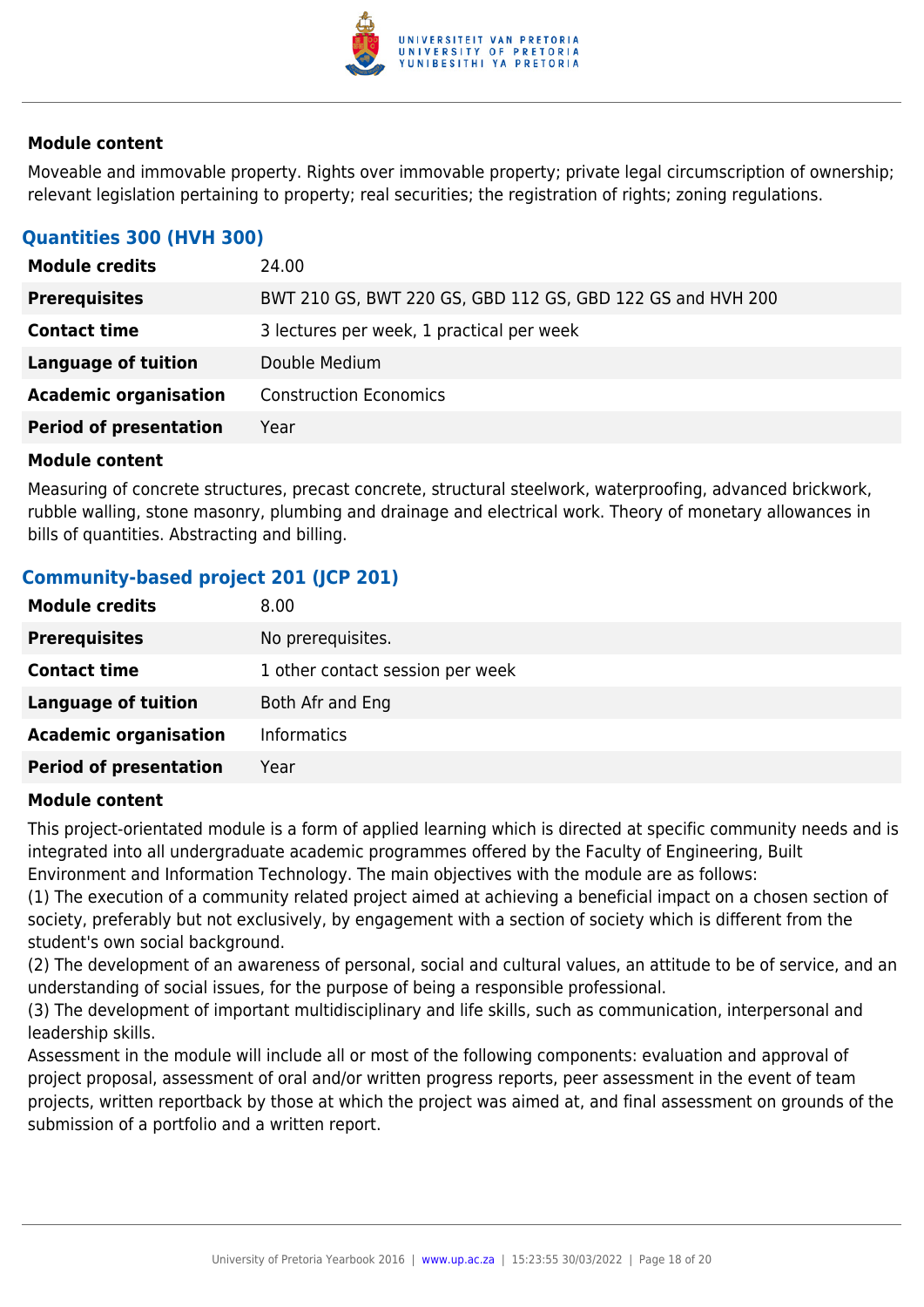

# **Construction information technology and communication 311 (KIT 311)**

| <b>Module credits</b>         | 9.00                          |
|-------------------------------|-------------------------------|
| <b>Prerequisites</b>          | Final year only               |
| Language of tuition           | Double Medium                 |
| <b>Academic organisation</b>  | <b>Construction Economics</b> |
| <b>Period of presentation</b> | Semester 1                    |

#### **Module content**

Orientation in the use of electronic technologies and aids in the construction industry. Confident group communication. Effective communication in organisations: the process of communication, formal meetings, the interview, planning and organising messages, intercultural communication.

# **Property financial mathematics 320 (FBV 320)**

| <b>Module credits</b>         | 6.00                          |
|-------------------------------|-------------------------------|
| <b>Prerequisites</b>          | No prerequisites.             |
| Language of tuition           | Double Medium                 |
| <b>Academic organisation</b>  | <b>Construction Economics</b> |
| <b>Period of presentation</b> | Semester 2                    |

#### **Module content**

Application of the principles of interest calculations on the property industry; more specifically the time value of money, introduction to financial return techniques, net present values and internal rate of return.

# **Building services 311 (GBD 311)**

| <b>Module credits</b>         | 6.00                          |
|-------------------------------|-------------------------------|
| <b>Prerequisites</b>          | <b>GBD 221 GS</b>             |
| <b>Contact time</b>           | 2 lectures per week           |
| <b>Language of tuition</b>    | Double Medium                 |
| <b>Academic organisation</b>  | <b>Construction Economics</b> |
| <b>Period of presentation</b> | Semester 1                    |

#### **Module content**

Principles of illumination; illumination installations; lightning security; security systems; communication systems. Multimedia installations.

#### **Sustainable construction 320 (VKN 320)**

| <b>Module credits</b>      | 6.00                |
|----------------------------|---------------------|
| <b>Prerequisites</b>       | No prerequisites.   |
| <b>Contact time</b>        | 2 lectures per week |
| <b>Language of tuition</b> | Double Medium       |